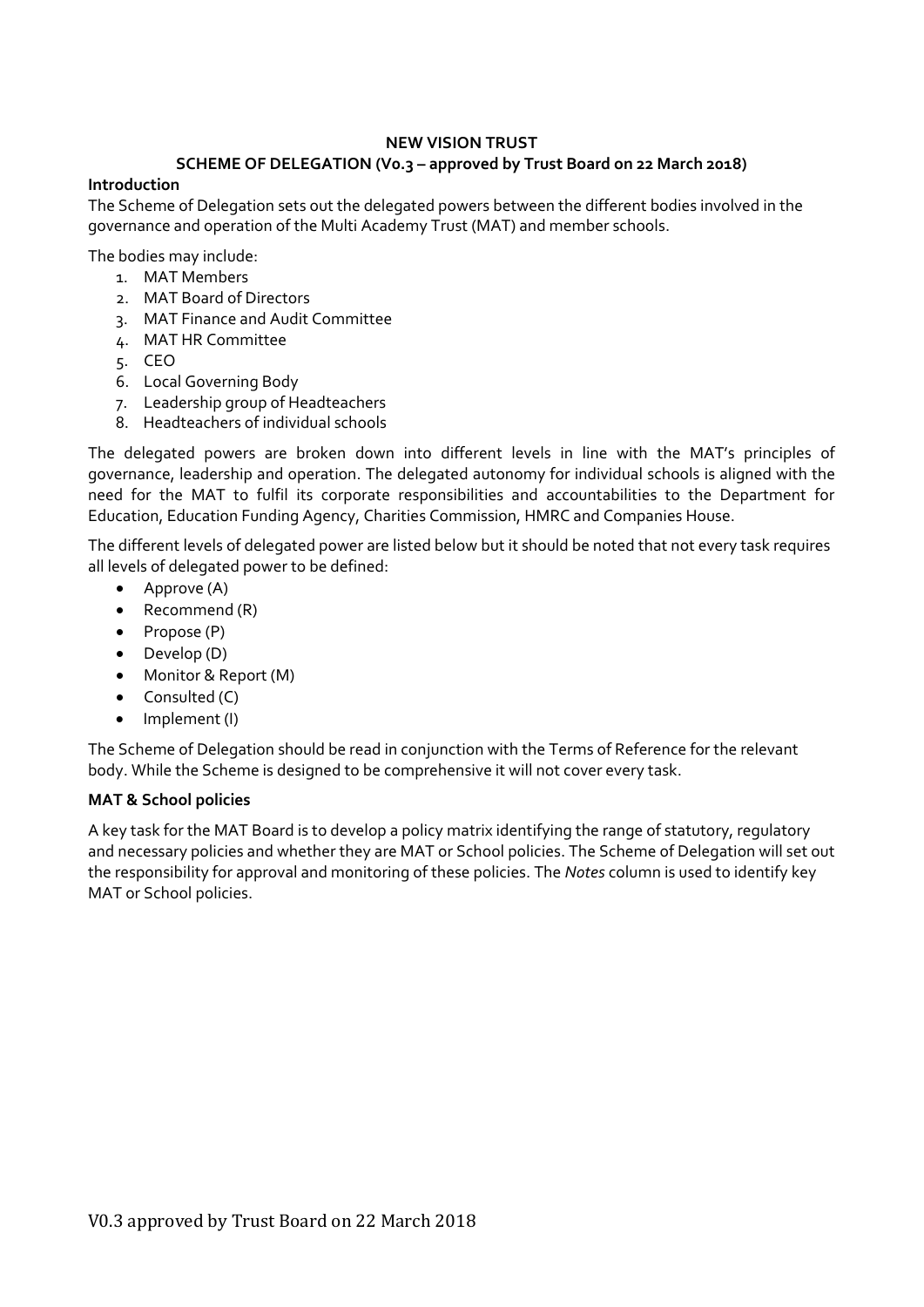| $\#$  | <b>Task</b>                                                                                       | <b>Notes</b>                    |                    |                      |                |              |              |              |             |
|-------|---------------------------------------------------------------------------------------------------|---------------------------------|--------------------|----------------------|----------------|--------------|--------------|--------------|-------------|
|       | Key: Approve (A), Recommend (R) Propose (P),<br>Develop (D), Monitor & Report (M), Consulted (C), |                                 |                    | <b>E&amp;A</b> Cttee |                |              |              | Ldship Grp   | Headteacher |
|       | Implement (I)                                                                                     |                                 | Board <sup>1</sup> |                      | HR C'ttee      |              |              |              |             |
|       |                                                                                                   |                                 |                    |                      |                | CEO          | $\mathbb{G}$ |              |             |
| 1.    | Governance                                                                                        |                                 |                    |                      |                |              |              |              |             |
| 1.1.  | Approve MAT Articles of Association                                                               | Members only                    | R                  |                      |                |              |              |              |             |
| 1.2.  | Approve MAT Board Terms of Reference                                                              |                                 | А                  |                      |                | $\mathsf{R}$ |              | $\mathsf C$  |             |
| 1.3.  | Approve MAT Scheme of Delegation                                                                  |                                 | A                  |                      |                | $\mathsf{R}$ |              | $\mathsf{C}$ |             |
| 1.4.  | Approve new convertor or sponsored                                                                | Subject to                      | $\overline{A}$     |                      |                | $\mathsf{R}$ |              | P            |             |
|       | schools joining MAT                                                                               | criteria and due<br>diligence   |                    |                      |                |              |              |              |             |
| 1.5.  | <b>Establish MAT Committees</b>                                                                   |                                 | A                  | $\mathsf{R}$         | $\mathsf R$    | $\mathsf{R}$ |              | $\mathsf C$  |             |
| 1.6.  | Approve MAT Committee Terms of                                                                    |                                 | $\overline{A}$     | $\mathbf{I}$         | $\overline{1}$ | $\mathsf{R}$ |              | C            |             |
|       | Reference                                                                                         |                                 |                    |                      |                |              |              |              |             |
| 1.7.  | Approve Local Governing Body (LGB)                                                                |                                 | A                  |                      |                | $\mathsf R$  | P            | C            |             |
|       | <b>Terms of Reference</b>                                                                         |                                 |                    |                      |                |              |              |              |             |
| 1.8.  | Establish LGB sub-committees                                                                      |                                 |                    |                      |                |              | A            |              |             |
| 1.9.  | Appoint Chair of MAT Board                                                                        |                                 | A                  |                      |                |              |              |              |             |
| 1.10. | Appoint Chair and Vice Chair of LGB                                                               |                                 |                    |                      |                |              | A            |              |             |
| 1.11. | Remove Chair or Vice Chair of LGB                                                                 | In exceptional<br>circumstances | A                  |                      |                |              | A            |              |             |
| 1.12. | Appoint LGB members                                                                               | <b>Trust Governors</b>          | A                  |                      |                |              | $\mathsf{R}$ |              |             |
| 1.13. | Remove LGB members                                                                                | In exceptional<br>circumstances | A                  |                      |                |              | $\mathsf R$  |              |             |
| 1.14. | Appoint (and remove) Chair(s) of MAT                                                              |                                 | A                  |                      |                |              |              |              |             |
|       | Committees                                                                                        |                                 |                    |                      |                |              |              |              |             |
| 1.15. | Appoint (and remove) MAT Committee<br>members                                                     |                                 | A                  |                      |                |              |              |              |             |
| 1.16. | Appoint (and remove) Clerk to MAT                                                                 |                                 | A                  |                      |                | $\mathsf{R}$ |              |              |             |
|       | <b>Board</b>                                                                                      |                                 |                    |                      |                |              |              |              |             |
| 1.17. | Appoint (and remove) Clerk to LGB                                                                 |                                 | A                  |                      |                | R            | $\mathsf{C}$ |              |             |
| 1.18. | <b>Appoint Accounting Officer</b>                                                                 |                                 | A                  |                      |                |              |              |              |             |
| 1.19. | <b>MAT Policy Matrix</b>                                                                          |                                 | A                  |                      |                | $\mathsf{R}$ |              | P            |             |
| 1.20. | <b>MAT Governance Calendar</b>                                                                    |                                 | A                  |                      |                | R            |              | P            |             |
| 1.21. | Approve Directors Expenses Policy                                                                 | <b>MAT Policy</b>               | A                  |                      |                |              |              |              |             |
| 1.22. | Appoint a Company Secretary                                                                       | Not mandatory                   | A                  |                      |                |              |              |              |             |
| 1.23. | Trust website                                                                                     | Compliance                      | A                  |                      |                | ${\sf R}$    |              | $\mathsf{C}$ |             |
| 2.    | <b>MAT &amp; School Performance &amp; Planning</b>                                                |                                 |                    |                      |                |              |              |              |             |
| 2.1.  | <b>MAT Strategic Plan</b>                                                                         |                                 | A                  |                      |                | R            |              | P            |             |
| 2.2.  | MAT <sub>1</sub> Year Plan                                                                        |                                 | A                  |                      |                | $\mathsf{R}$ |              | P            |             |
| 2.3.  | <b>School Performance Targets</b>                                                                 |                                 | A                  |                      |                | P            | $\mathsf{R}$ | C            | D           |
| 2.4.  | <b>School Performance Review</b>                                                                  |                                 | A                  |                      |                | P            | $\mathsf{R}$ | C            | D           |
| 2.5.  | School Strategic Plan                                                                             |                                 | A                  |                      |                | P            | $\mathsf{R}$ | $\mathsf{C}$ | D           |
| 2.6.  | School 1 Year Plan                                                                                |                                 |                    |                      |                | R            | A            | $\mathsf{C}$ | P           |
| 2.7.  | Decision for intervention                                                                         | Within MAT <sub>1</sub>         | A                  |                      |                | $\mathsf R$  |              | C            |             |
| 2.8.  | MAT Staff Development Plan                                                                        | Year Plan                       | A                  |                      |                | $\mathsf{R}$ |              | P            |             |
| 2.9.  | School Staff Development Plan                                                                     | Within School 1<br>Year Plan    |                    |                      |                |              |              | $\mathsf{C}$ | A           |
| 2.10. | <b>MAT Inset Days</b>                                                                             | See 7.1                         |                    |                      |                |              |              | A            |             |
| 3.    | <b>Staff Policies and Pay</b>                                                                     |                                 |                    |                      |                |              |              |              |             |

V0.3 approved by Trust Board on 22 March 2018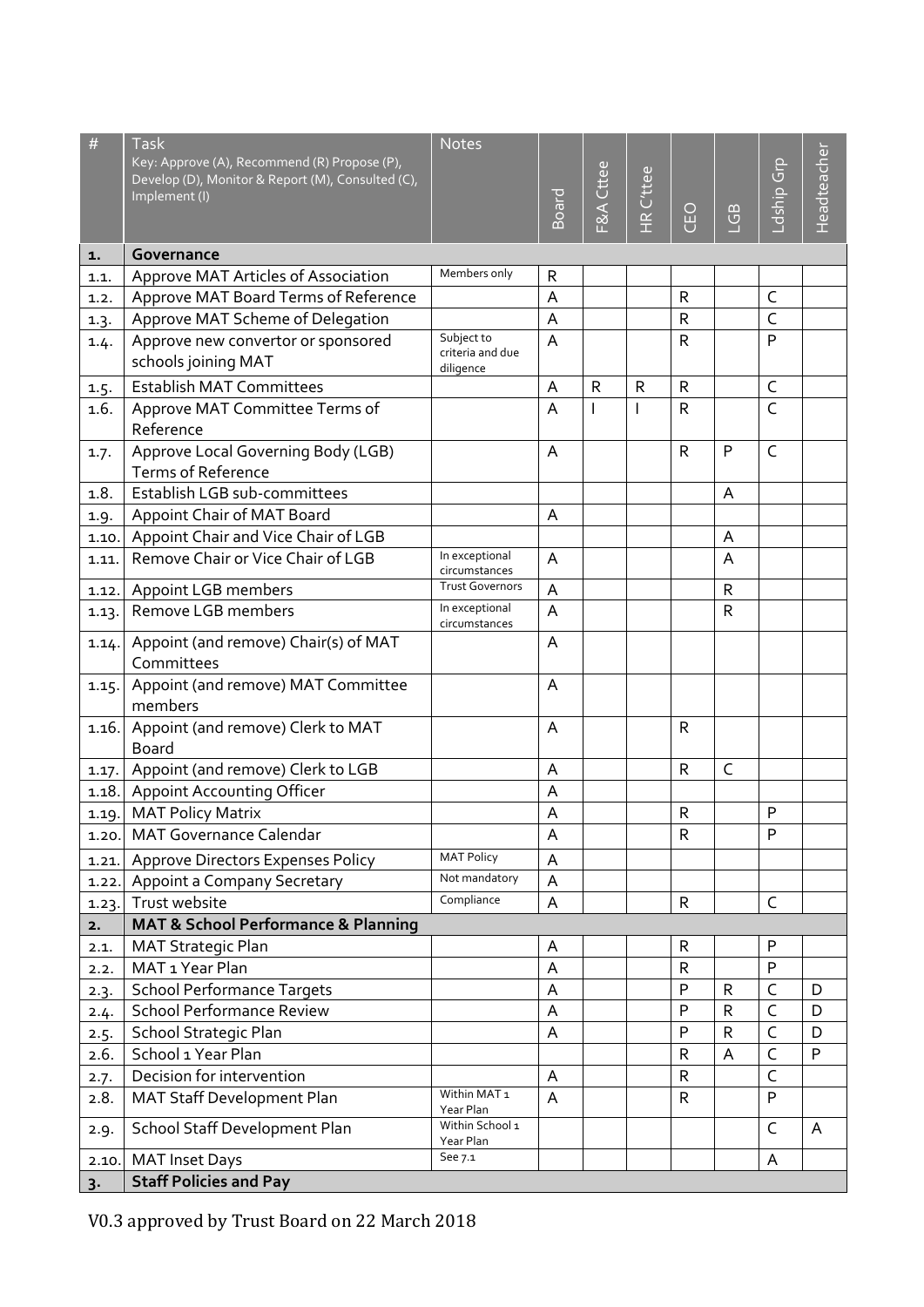| $\#$  | <b>Task</b>                                                                                       | <b>Notes</b>                              |                    |              |                      |                |                |                |             |
|-------|---------------------------------------------------------------------------------------------------|-------------------------------------------|--------------------|--------------|----------------------|----------------|----------------|----------------|-------------|
|       | Key: Approve (A), Recommend (R) Propose (P),<br>Develop (D), Monitor & Report (M), Consulted (C), |                                           |                    | Cttee        |                      |                |                |                |             |
|       | Implement (I)                                                                                     |                                           |                    |              | C'ttee               |                |                |                |             |
|       |                                                                                                   |                                           | Board <sup>1</sup> | $F\&A$       | $\frac{\alpha}{\pm}$ | CEO            | $\mathbb{G}$   | Ldship Grp     | Headteacher |
| 3.1.  | HR, Employment & Staff related policies                                                           | <b>MAT Policies:</b><br>See policy matrix | A                  |              | R                    | P              | M              | $\mathsf{C}$   |             |
| 3.2.  | <b>Employee Terms &amp; Condition changes</b>                                                     |                                           | A                  |              | ${\sf R}$            | P              |                | $\mathsf{C}$   |             |
| 3.3.  | Employee T&Cs for new schools                                                                     |                                           | A                  |              | $\mathsf R$          | P              |                | $\mathsf{C}$   |             |
| 3.4.  | <b>Teachers Annual Pay Award</b>                                                                  | <b>MAT Policy</b>                         | A                  | $\mathsf{R}$ | $\mathsf{C}$         | P              |                | $\mathsf C$    |             |
| 3.5.  | Support Staff Annual Pay Award                                                                    | <b>MAT Policy</b>                         | $\overline{A}$     | $\mathsf{R}$ | $\overline{C}$       | P              |                | $\mathsf{C}$   |             |
| 3.6.  | CEO Performance Review & Pay                                                                      | MAT sub-group                             | A                  |              | $\mathsf R$          |                |                |                |             |
| 3.7.  | Headteacher Performance Review & Pay                                                              | MAT/LGB sub-<br>group                     | A                  |              |                      | $\mathsf{R}$   | $\mathsf{C}$   |                |             |
| 3.8.  | Individual Performance Pay Awards                                                                 | As per MAT<br>policy                      |                    |              |                      |                | A              | $\mathsf{C}$   | R           |
| 4.    | <b>Staff Management</b>                                                                           |                                           |                    |              |                      |                |                |                |             |
| 4.1.  | CEO appointment                                                                                   |                                           | Α                  |              |                      |                |                |                |             |
| 4.2.  | MAT staff structure & complement                                                                  |                                           | A                  |              |                      | $\mathsf{R}$   |                | P              |             |
| 4.3.  | MAT staff appointments                                                                            |                                           | A                  |              |                      | $\mathsf R$    |                | $\mathsf C$    |             |
| 4.4.  | School staff structure & complement                                                               | Within School 1<br>Year Plan              |                    |              |                      | R              | A              | $\mathsf{C}$   | P           |
| 4.5.  | Headteacher appointment                                                                           | MAT/LGB panel                             | A                  |              |                      | $\mathsf{R}$   | $\mathsf{R}$   | $\overline{C}$ |             |
| 4.6.  | Senior leadership appointments                                                                    |                                           |                    |              |                      | $\mathsf R$    | AC             | $\mathsf{C}$   | P           |
| 4.7.  | Teaching and support staff appointments                                                           |                                           |                    |              |                      |                |                |                | A           |
| 4.8.  | Suspension of CEO                                                                                 |                                           | A                  |              |                      |                |                |                |             |
| 4.9.  | Return of CEO after suspension                                                                    |                                           | A                  |              |                      |                |                |                |             |
| 4.10  | Dismissal of CEO                                                                                  |                                           | A                  |              | C                    |                |                |                |             |
| 4.11. | Suspension of Headteacher                                                                         | As per policy                             | A                  |              |                      | $\mathsf{R}$   | A              |                |             |
| 4.12. | Return of Headteacher after suspension                                                            | As per policy                             | A                  |              |                      | $\mathsf{R}$   | $\mathsf{C}$   |                |             |
| 4.13. | Dismissal of Headteacher                                                                          |                                           | A                  |              | $\mathsf{C}$         |                | $\overline{C}$ |                |             |
| 4.14. | Suspension of teaching and support staff                                                          |                                           |                    |              |                      |                |                |                | A           |
| 4.15. | Return of teaching and support staff                                                              |                                           |                    |              |                      |                | $\mathsf{C}$   |                | A           |
|       | after suspension                                                                                  |                                           |                    |              |                      |                |                |                |             |
| 4.16. | Redundancy of school staff                                                                        |                                           | A                  | C            | $\mathsf C$          |                | ${\sf R}$      | C              | $\sf P$     |
| 4.17. | Restructuring of school staff                                                                     |                                           |                    |              |                      |                | A              | $\overline{C}$ | P           |
| $5 -$ | <b>Financial Governance &amp; Management</b>                                                      |                                           |                    |              |                      |                |                |                |             |
| 5.1.  | MAT & School Financial Regulations                                                                | <b>MAT Policy</b>                         | A                  | $\mathsf{R}$ |                      | P              | M              |                |             |
| 5.2.  | <b>MAT &amp; School Financial Procedures</b>                                                      | <b>MAT Policy</b>                         | A                  | $\mathsf{R}$ |                      | P              | M              |                |             |
| 5.3.  | <b>Appoint MAT auditors</b>                                                                       |                                           | Α                  | R            |                      | P              |                |                |             |
| 5.4.  | MAT 3 year Budget Plan                                                                            |                                           | A                  | $\mathsf{R}$ |                      | P              |                | C              |             |
| 5.5.  | MAT 1 year Budget                                                                                 |                                           | A                  | $\mathsf{R}$ |                      | P              |                | $\mathsf{C}$   |             |
| 5.6.  | MAT services to schools                                                                           |                                           | Α                  | $\mathsf R$  |                      | P              |                | D              |             |
| 5.7.  | MAT Charges to schools                                                                            |                                           | A                  | $\mathsf{R}$ |                      | P              |                | $\mathsf{C}$   |             |
| 5.8.  | <b>MAT Budget Reports</b>                                                                         |                                           | AM                 | <b>RM</b>    |                      | PM             |                |                |             |
| 5.9.  | <b>MAT Interim Year End Accounts</b>                                                              |                                           |                    | A            |                      | $\mathsf R$    |                |                |             |
| 5.10. | <b>MAT Annual Accounts</b>                                                                        |                                           | A                  | ${\sf R}$    |                      |                |                |                |             |
| 5.11. | <b>Trustees Report</b>                                                                            |                                           | A                  | ${\sf R}$    |                      |                |                |                |             |
| 5.12. | MAT Accounts Return to EFA                                                                        |                                           |                    |              |                      | A              |                |                |             |
| 5.13. | Response to Auditor's Management Ltr                                                              |                                           | A                  | $\mathsf{R}$ |                      | P              |                |                |             |
| 5.14. | School 1 year Budget                                                                              |                                           | A                  | ${\sf R}$    |                      | $\overline{C}$ | P              | $\mathsf C$    | D           |

V0.3 approved by Trust Board on 22 March 2018